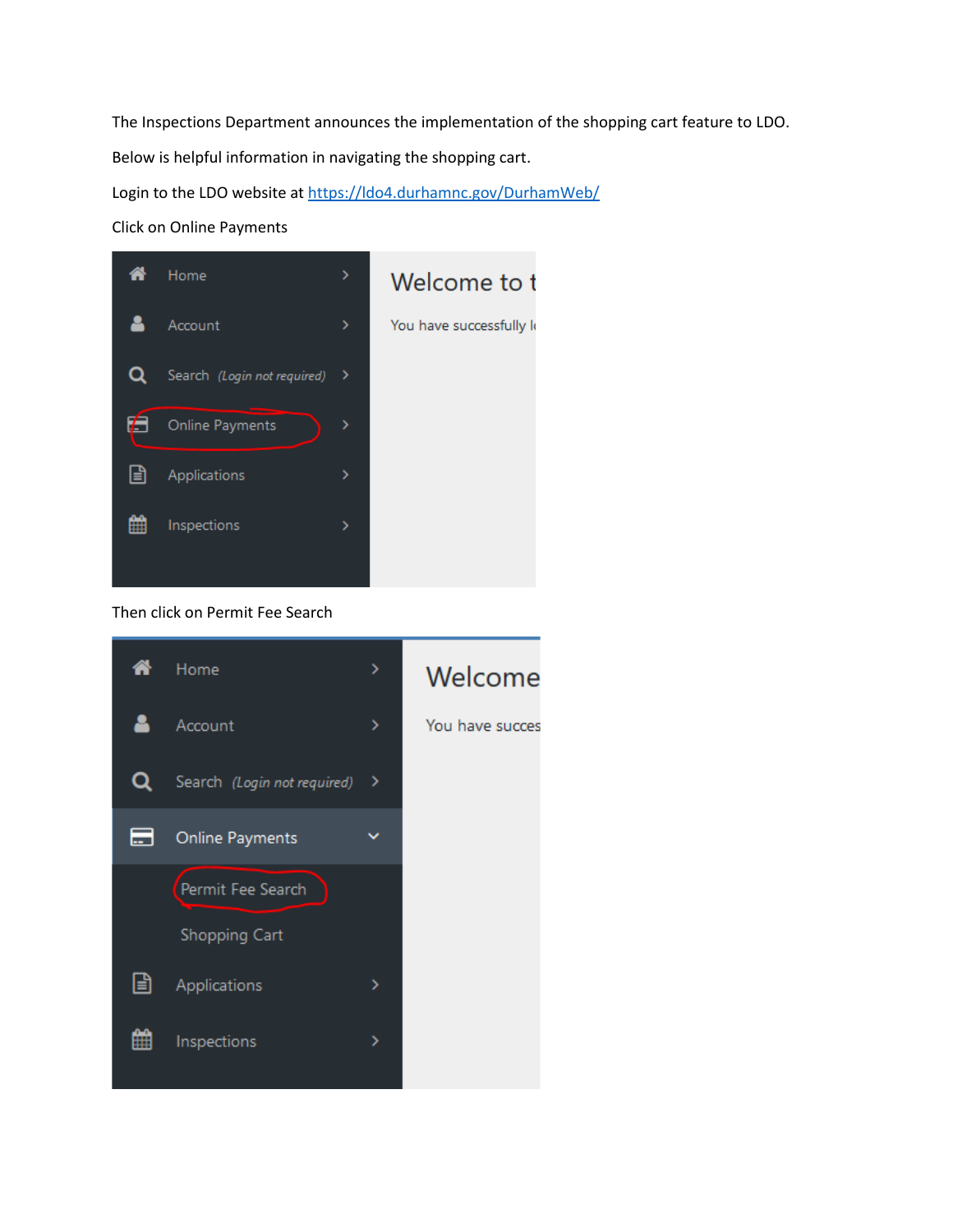Enter the permit number and click Search

| Permit Fee Search                                |          |                                                                                                              |  |  |  |  |
|--------------------------------------------------|----------|--------------------------------------------------------------------------------------------------------------|--|--|--|--|
| You can search for permit fees by Permit Number. |          |                                                                                                              |  |  |  |  |
|                                                  |          | Please note the following transaction limits: \$25,000 limit on credit and debit cards, \$100,000 on e-check |  |  |  |  |
| Permit Number:                                   | 19100123 |                                                                                                              |  |  |  |  |
| <b>Clear</b>                                     |          | Search                                                                                                       |  |  |  |  |

### At the bottom of the screen you will see Outstanding Application Fees field.

| Outstanding Application Fees $\vee$ |                   |                             |                             |
|-------------------------------------|-------------------|-----------------------------|-----------------------------|
| <b>Fee Type</b>                     | <b>Fee Amount</b> | <b>Add to Shopping Cart</b> |                             |
| <b>Application Fee</b>              | \$125.00          |                             |                             |
| <b>Homeowner Recovery Fund</b>      | \$10.00           |                             |                             |
| <b>Planning Zoning Fee</b>          | \$31.20           |                             |                             |
|                                     |                   |                             |                             |
| New Permit Fee Search               |                   |                             | Add Fee(s) to Shopping Cart |

You will see all fees that need to be paid for this permit. You will see a checkbox on each line of the fees. To select the fees to be paid, click each check box. You can choose one, two or all three to be added to the shopping cart.

| Outstanding Application Fees v |                   |                             |
|--------------------------------|-------------------|-----------------------------|
| <b>Fee Type</b>                | <b>Fee Amount</b> | <b>Add to Shopping Cart</b> |
| <b>Application Fee</b>         | \$125,00          | ☑                           |
| Homeowner Recovery Fund        | \$10.00           | ☑                           |
| <b>Planning Zoning Fee</b>     | \$31.20           | ⊵                           |
|                                |                   |                             |
| New Permit Fee Search          |                   | Add Fee(s) to Shopping Cart |

#### Once you have clicked the fees, click on the Add Fee(s) to Shopping Cart button.

| Outstanding Application Fees v |                   |                             |                             |
|--------------------------------|-------------------|-----------------------------|-----------------------------|
| <b>Fee Type</b>                | <b>Fee Amount</b> | <b>Add to Shopping Cart</b> |                             |
| <b>Application Fee</b>         | \$125.00          | M                           |                             |
| Homeowner Recovery Fund        | \$10.00           |                             |                             |
| <b>Planning Zoning Fee</b>     | \$31.20           | ∨                           |                             |
| $\left\langle \right\rangle$   |                   |                             |                             |
| New Permit Fee Search          |                   |                             | Add Fee(s) to Shopping Cart |
|                                |                   |                             |                             |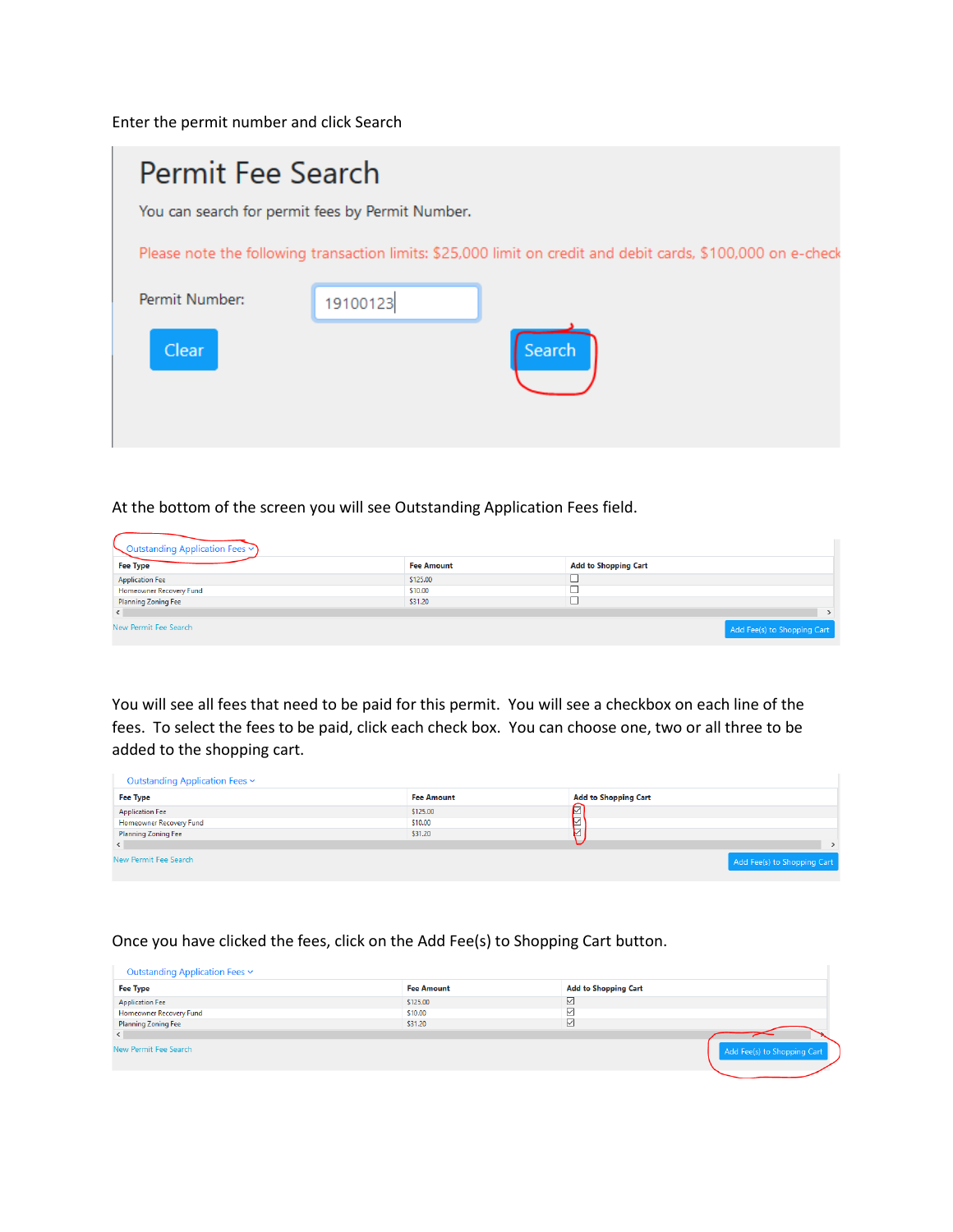The next screen will look like this



At this point you can click view your shopping cart here or the View Cart icon in the title bar and proceed to paid the fees, or you may click on Perform a new search. If you click on Perform a new search it will return you to the permit fee search page, where you can proceed to enter a different permit and add those fees to the shopping cart. The shopping cart will allow fees from different permits to be paid at the same time.

At this point if you are ready to pay the fees, click on the shopping cart. The shopping cart screen will look like this.

|                                | Permit Fee Payment - Shopping Cart<br>Please note the following transaction limits per fee: \$25,000 limit on credit and debit cards, \$100,000 on e-check. |                             |                   |                            |                                  |                         |  |
|--------------------------------|-------------------------------------------------------------------------------------------------------------------------------------------------------------|-----------------------------|-------------------|----------------------------|----------------------------------|-------------------------|--|
| Application/Permit Fees $\sim$ |                                                                                                                                                             |                             |                   |                            |                                  |                         |  |
| <b>Permit Number</b>           | <b>Permit Type</b>                                                                                                                                          | Fee Type                    | <b>Fee Amount</b> | <b>Select to Pay</b>       | <b>Remove from Shopping Cart</b> |                         |  |
| 19100096                       | <b>Building Permit</b>                                                                                                                                      | <b>Additional Fee</b>       | \$150,00          |                            |                                  |                         |  |
| 19100096                       | <b>Building Permit</b>                                                                                                                                      | <b>Public Works SFD Fee</b> | \$26.00           |                            | $\Box$                           |                         |  |
| 19100096                       | <b>Building Permit</b>                                                                                                                                      | <b>Additional Fee</b>       | \$100.00          |                            | □                                |                         |  |
| 19100096                       | <b>Building Permit</b>                                                                                                                                      | <b>Planning Zoning Fee</b>  | \$31.20           |                            | с                                |                         |  |
| 19100123                       | <b>Building Permit</b>                                                                                                                                      | <b>Application Fee</b>      | \$125,00          |                            |                                  |                         |  |
| 19100123                       | <b>Building Permit</b>                                                                                                                                      | Homeowner Recovery Fund     | \$10,00           |                            |                                  |                         |  |
| 19100123                       | <b>Building Permit</b>                                                                                                                                      | <b>Planning Zoning Fee</b>  | \$31.20           |                            | ⊏                                |                         |  |
| $\left\langle \right\rangle$   |                                                                                                                                                             |                             |                   |                            |                                  | $\rightarrow$           |  |
| New Permit Fee Search          |                                                                                                                                                             |                             |                   | <b>Proceed to Checkout</b> |                                  | <b>Remove from Cart</b> |  |

From this screen you can see all fees that are in the shopping cart and the related permit number. At this point you will need to select which fees are to be paid by clicking the checkbox on each line under the Select to Pay column. The shopping cart feature will only allow EIGHT fees to be paid at one time. You can select one to eight fees. If you do not select a fee, it will remain in the shopping cart to be paid at a later date. You can also choose to remove a fee from the shopping cart by clicking on the checkbox on each line under the Remove from Shopping Cart column then click on Remove from Cart button.

Select all fees to be paid. And click the Proceed to Checkout button.

|                           | Permit Fee Payment - Shopping Cart | Please note the following transaction limits per fee: \$25,000 limit on credit and debit cards, \$100,000 on e-check. |                   |                            |                                  |                  |
|---------------------------|------------------------------------|-----------------------------------------------------------------------------------------------------------------------|-------------------|----------------------------|----------------------------------|------------------|
| Application/Permit Fees v |                                    |                                                                                                                       |                   |                            |                                  |                  |
| <b>Permit Number</b>      | <b>Permit Type</b>                 | <b>Fee Type</b>                                                                                                       | <b>Fee Amount</b> | Select to Pay              | <b>Remove from Shopping Cart</b> |                  |
| 19100096                  | <b>Building Permit</b>             | <b>Additional Fee</b>                                                                                                 | \$150.00          | ☑                          |                                  |                  |
| 19100096                  | <b>Building Permit</b>             | <b>Public Works SFD Fee</b>                                                                                           | \$26.00           | $\checkmark$               | $\Box$                           |                  |
| 19100096                  | <b>Building Permit</b>             | <b>Additional Fee</b>                                                                                                 | \$100.00          | ☑                          | $\square$                        |                  |
| 19100096                  | <b>Building Permit</b>             | <b>Planning Zoning Fee</b>                                                                                            | \$31.20           | $\overline{\vee}$          | □                                |                  |
| 19100123                  | <b>Building Permit</b>             | <b>Application Fee</b>                                                                                                | \$125,00          | ☑                          | □                                |                  |
| 19100123                  | <b>Building Permit</b>             | Homeowner Recovery Fund                                                                                               | \$10.00           | $\checkmark$               |                                  |                  |
| 19100123                  | <b>Building Permit</b>             | <b>Planning Zoning Fee</b>                                                                                            | \$31.20           | ☑                          |                                  |                  |
| $\langle$                 |                                    |                                                                                                                       |                   |                            |                                  | $\rightarrow$    |
| New Permit Fee Search     |                                    |                                                                                                                       |                   | <b>Proceed to Checkout</b> |                                  | Remove from Cart |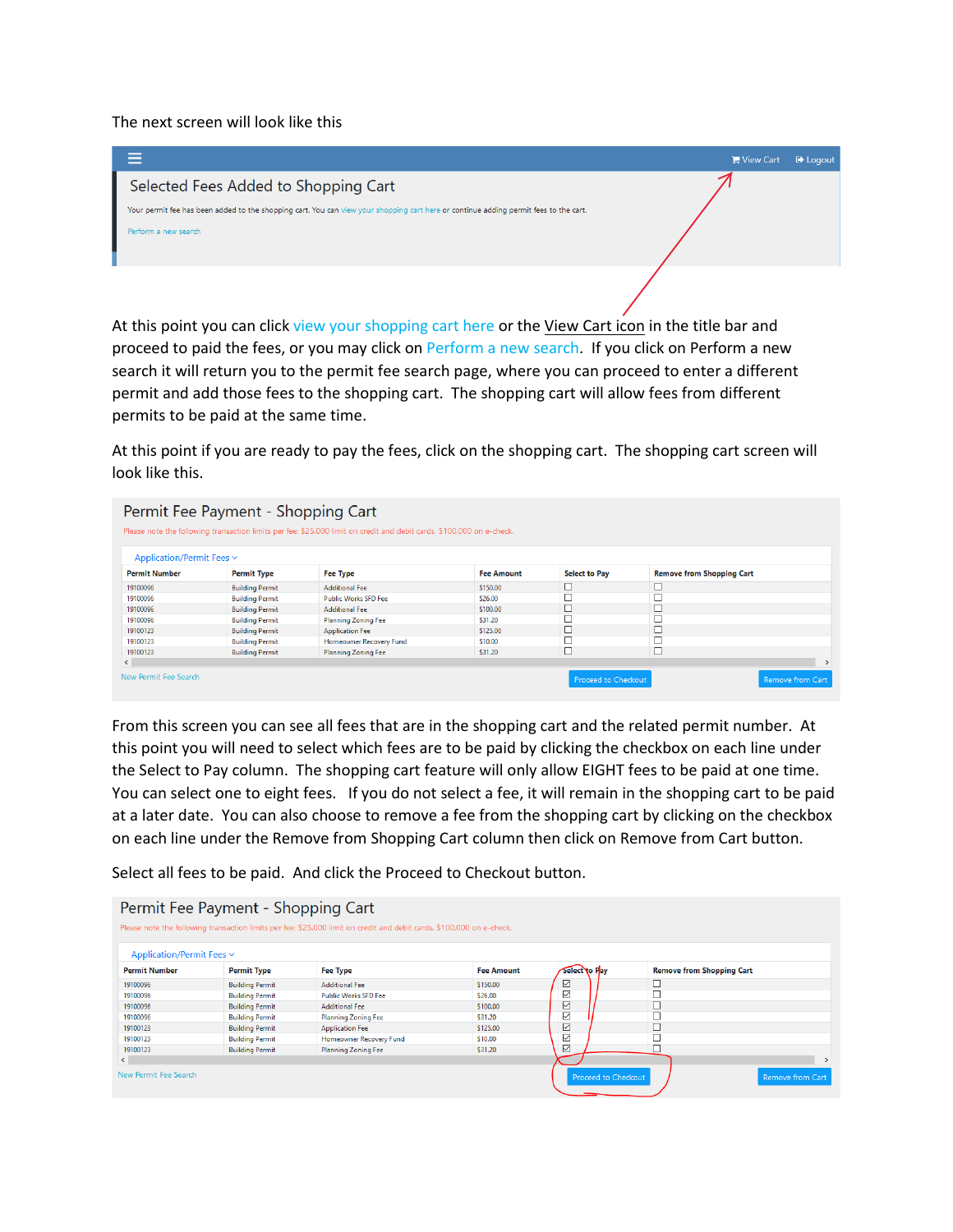You will now be taken to the Paymentus screen. It will look the same with the addition of showing all the fees.

| <b>Payment Components</b>                                |                       |                       |
|----------------------------------------------------------|-----------------------|-----------------------|
| <b>Payment Type</b>                                      | <b>Account Number</b> | <b>Payment Amount</b> |
| <b>Building Inspectio</b>                                | 19100096              | 150.00                |
| <b>Building Inspectio</b>                                | 19100096              | 26.00                 |
| <b>Building Inspectio</b>                                | 19100096              | 100.00                |
| <b>Building Inspectio</b>                                | 19100096              | 31.20                 |
| <b>Building Inspectio</b>                                | 19100123              | 125,00                |
| <b>Building Inspectio</b>                                | 19100123              | 10.00                 |
| <b>Building Inspectio</b>                                | 19100123              | 31.20                 |
| <b>Payment Method</b>                                    |                       |                       |
| AMERICAN<br><b>DISCOVER</b><br>VISA<br><b>MasterCard</b> |                       | <b>Credit Card</b>    |
| Debit<br><b>VISA</b><br><b>MasterCard</b><br>DEBIT       |                       | <b>Debit Card</b>     |

Fill out the pertinent information to pay the fees. For this example, a credit was chosen to complete the transaction and click the Continue button.

On the Payment Details screen, click authorize and then click the pay button.

| <b>Payments</b><br><b>Payment Type</b><br><b>Account Number</b><br><b>Paymentus Fee</b><br><b>Payment Amount</b><br>\$150.00<br><b>Building Inspections</b><br>19100096<br><b>Building Inspections</b><br>19100096<br>\$26.00<br>\$100.00<br><b>Building Inspections</b><br>19100096<br><b>Building Inspections</b><br>19100096<br>\$31.20<br>\$125,00<br><b>Building Inspections</b><br>19100123 |        |
|---------------------------------------------------------------------------------------------------------------------------------------------------------------------------------------------------------------------------------------------------------------------------------------------------------------------------------------------------------------------------------------------------|--------|
|                                                                                                                                                                                                                                                                                                                                                                                                   |        |
|                                                                                                                                                                                                                                                                                                                                                                                                   |        |
|                                                                                                                                                                                                                                                                                                                                                                                                   |        |
|                                                                                                                                                                                                                                                                                                                                                                                                   | \$4.95 |
|                                                                                                                                                                                                                                                                                                                                                                                                   | \$0.86 |
|                                                                                                                                                                                                                                                                                                                                                                                                   | \$3.30 |
|                                                                                                                                                                                                                                                                                                                                                                                                   | \$1.03 |
|                                                                                                                                                                                                                                                                                                                                                                                                   | \$4.13 |
| <b>Building Inspections</b><br>\$10,00<br>19100123                                                                                                                                                                                                                                                                                                                                                | \$0.33 |
| \$31.20<br><b>Building Inspections</b><br>19100123                                                                                                                                                                                                                                                                                                                                                | \$1.03 |
| <b>Paymentus Fee</b><br><b>Total Amount</b><br><b>Payment Amount</b><br>\$473.40<br>\$15.63<br>\$489.03                                                                                                                                                                                                                                                                                           |        |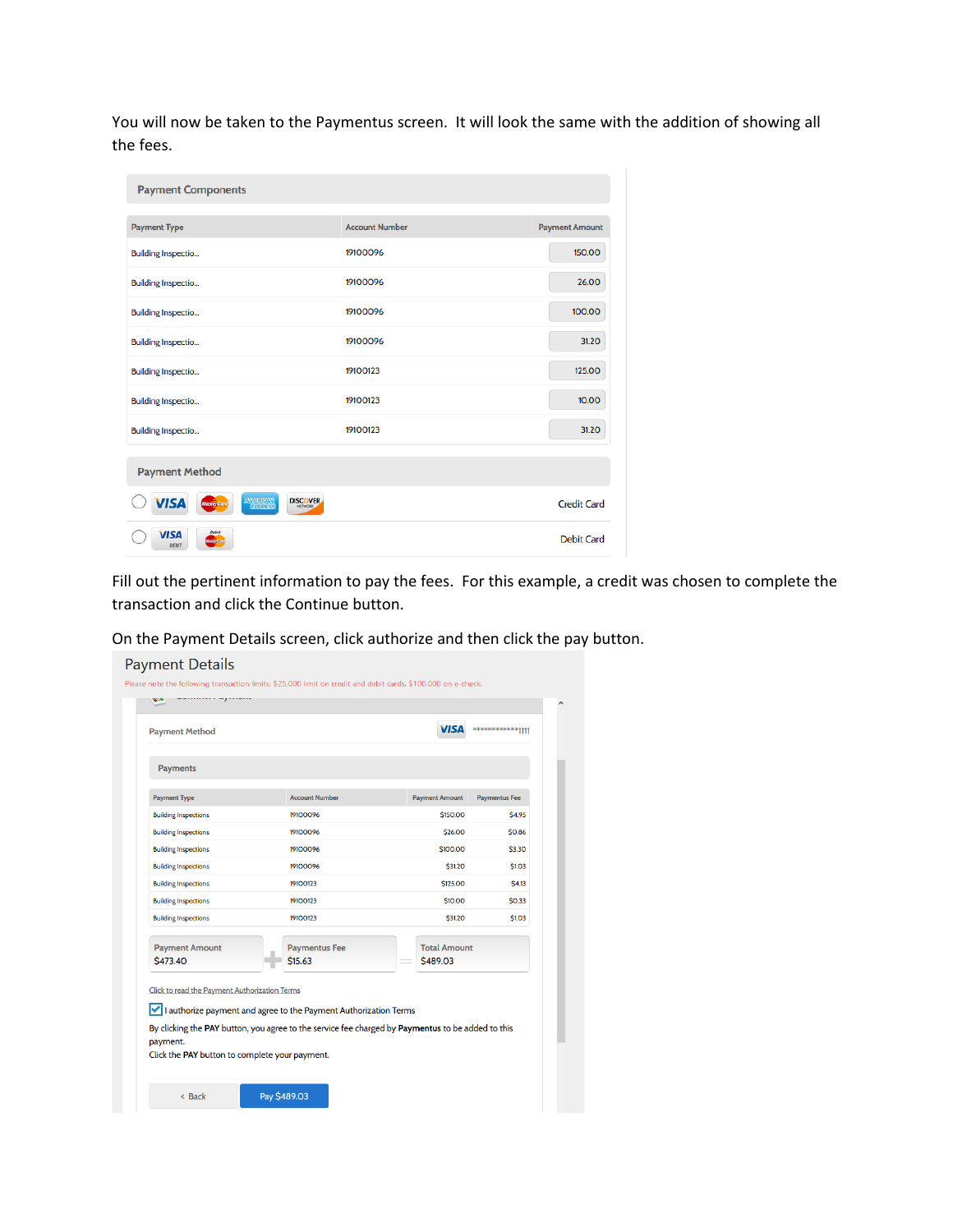When the payments are accepted, you will see the Payment Details screen. This will give you information on each transaction. You may have to scroll down to see all the transactions. At this point you can print out a copy of the receipts. Also, a receipt will be sent to your registered email account.

| <b>Payment Details</b>                                                                                        |                                            |  |  |  |  |  |
|---------------------------------------------------------------------------------------------------------------|--------------------------------------------|--|--|--|--|--|
| Please note the following transaction limits: \$25,000 limit on credit and debit cards, \$100,000 on e-check. |                                            |  |  |  |  |  |
| To print this payment receipt page, please use the Print command on your browser.                             |                                            |  |  |  |  |  |
| <b>Payment Receipt</b>                                                                                        |                                            |  |  |  |  |  |
| Item 0<br>Receipt Number: 435512849                                                                           | Payment Status: ACCEPTED                   |  |  |  |  |  |
| Name:                                                                                                         | Payment Date: January 14, 2021             |  |  |  |  |  |
| Email Address:                                                                                                | Payment Card/Bank Number: ************1111 |  |  |  |  |  |
| Permit number: 19100096                                                                                       | Payment Method: Visa                       |  |  |  |  |  |
| Application Type: Building Permit                                                                             | Payment Amount: \$150.00                   |  |  |  |  |  |
| Item 1                                                                                                        |                                            |  |  |  |  |  |
| Receipt Number: 435512848                                                                                     | Payment Status: ACCEPTED                   |  |  |  |  |  |
| Name:                                                                                                         | Payment Date: January 14, 2021             |  |  |  |  |  |
| <b>Email Address:</b>                                                                                         | Payment Card/Bank Number: ************1111 |  |  |  |  |  |
| Permit number: 19100096                                                                                       | Payment Method: Visa                       |  |  |  |  |  |
| <b>Application Type: Building Permit</b>                                                                      | Payment Amount: \$26.00                    |  |  |  |  |  |
| Item 2                                                                                                        |                                            |  |  |  |  |  |
| Receipt Number: 435512851                                                                                     | Payment Status: ACCEPTED                   |  |  |  |  |  |
| Name:                                                                                                         | Payment Date: January 14, 2021             |  |  |  |  |  |
| Email Address:                                                                                                | Payment Card/Bank Number: ************1111 |  |  |  |  |  |
| Permit number: 19100096                                                                                       | Payment Method: Visa                       |  |  |  |  |  |
| <b>Application Type: Building Permit</b>                                                                      | Payment Amount: \$100.00                   |  |  |  |  |  |
|                                                                                                               |                                            |  |  |  |  |  |

If there are more fees you need to pay, just start this procedure over from the beginning.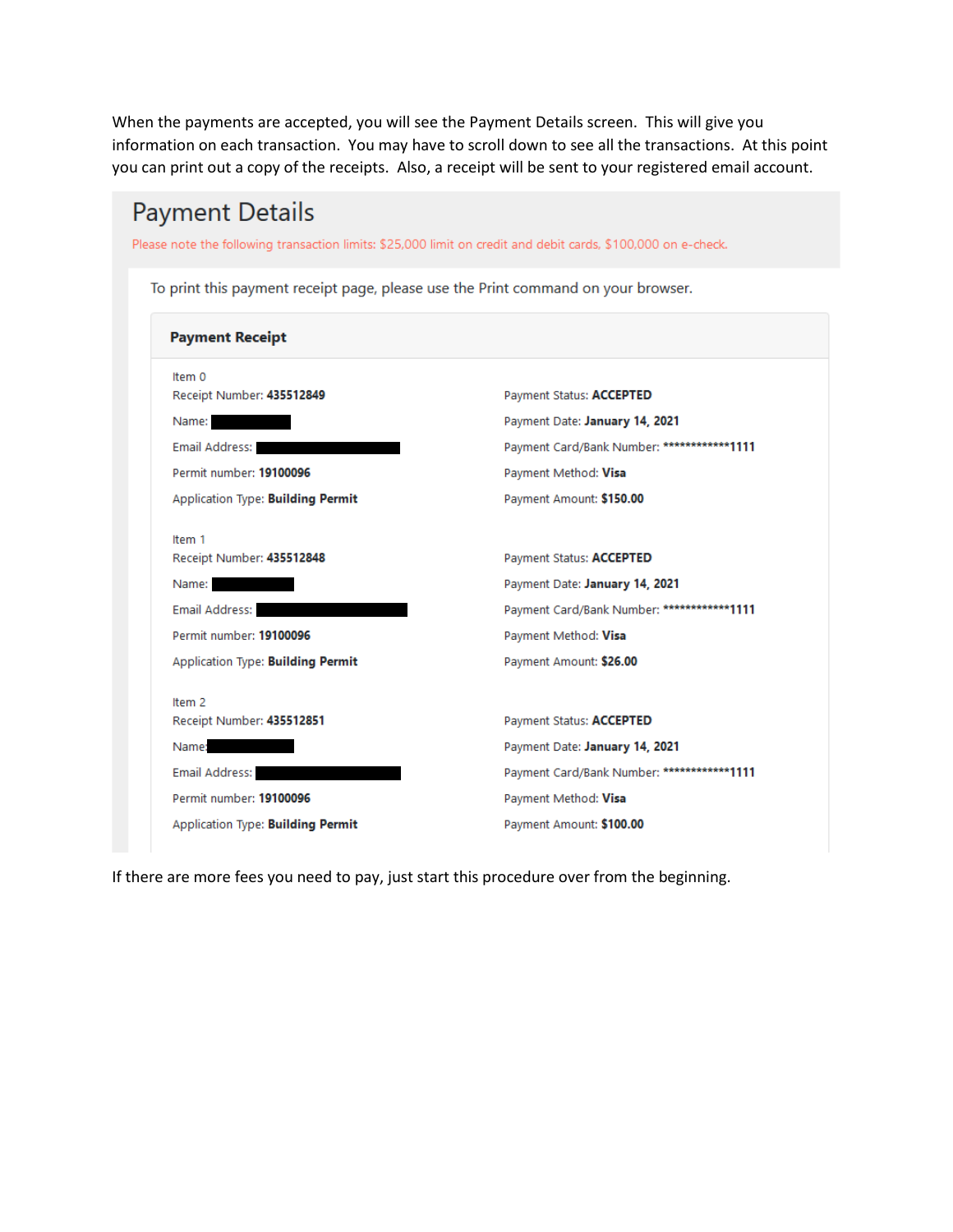#### \* NOTE:

The online fee payment works in conjunction with Paymentus. Paymentus has established limitations on the fee amounts that can be paid using a credit card, debit card and Echeck.

Please note the following transaction limits per fee: \$25,000 limit on credit and debit cards, \$100,000 on e-check.

With the shopping cart feature, this limit is for each fee. For example, if using a credit card or debit card to pay multiple fees in the shopping cart, each fee can be up to \$25,000.00. If using an Echeck to pay fees in the shopping cart, each fee can be up to \$100,00.00.

As an example an impact fee of \$210,000.00. Since there is a limit of \$100,000.00 for an Echeck, the impact fee will have to be broken into three separate payments.

Click all three checkboxes under the Add to Shopping Cart column and click Add Fee(s) to Shopping Cart button.

| Outstanding Application Fees v |                   |                             |                             |
|--------------------------------|-------------------|-----------------------------|-----------------------------|
| Fee Type                       | <b>Fee Amount</b> | <b>Add to Shopping Cart</b> |                             |
| Impact Fee - Street            | \$100,000.00      | ⊻                           |                             |
| Impact Fee - Street            | \$100,000.00      | ⊻                           |                             |
| Impact Fee - Street            | \$10,000.00       | ☑                           |                             |
|                                |                   |                             |                             |
| New Permit Fee Search          |                   |                             | Add Fee(s) to Shopping Cart |

Click all three checkboxes under the Select to Pay column and click the Proceed to Checkout button.

|                           | Permit Fee Payment - Shopping Cart | Please note the following transaction limits per fee: \$25,000 limit on credit and debit cards, \$100,000 on e-check. |                   |                      |                                  |                  |
|---------------------------|------------------------------------|-----------------------------------------------------------------------------------------------------------------------|-------------------|----------------------|----------------------------------|------------------|
| Application/Permit Fees ~ |                                    |                                                                                                                       |                   |                      |                                  |                  |
| <b>Permit Number</b>      | <b>Permit Type</b>                 | <b>Fee Type</b>                                                                                                       | <b>Fee Amount</b> | <b>Select to Pay</b> | <b>Remove from Shopping Cart</b> |                  |
| 19101113                  | <b>Building Permit</b>             | Impact Fee - Street                                                                                                   | \$100,000.00      | $\triangledown$      |                                  |                  |
| 19101113                  | <b>Building Permit</b>             | <b>Impact Fee - Street</b>                                                                                            | \$100,000,00      | ☑                    |                                  |                  |
| 19101113                  | <b>Building Permit</b>             | Impact Fee - Street                                                                                                   | \$10,000.00       | ☑                    |                                  |                  |
| $\leq$                    |                                    |                                                                                                                       |                   |                      |                                  | $\rightarrow$    |
| New Permit Fee Search     |                                    |                                                                                                                       |                   | Proceed to Checkout  |                                  | Remove from Cart |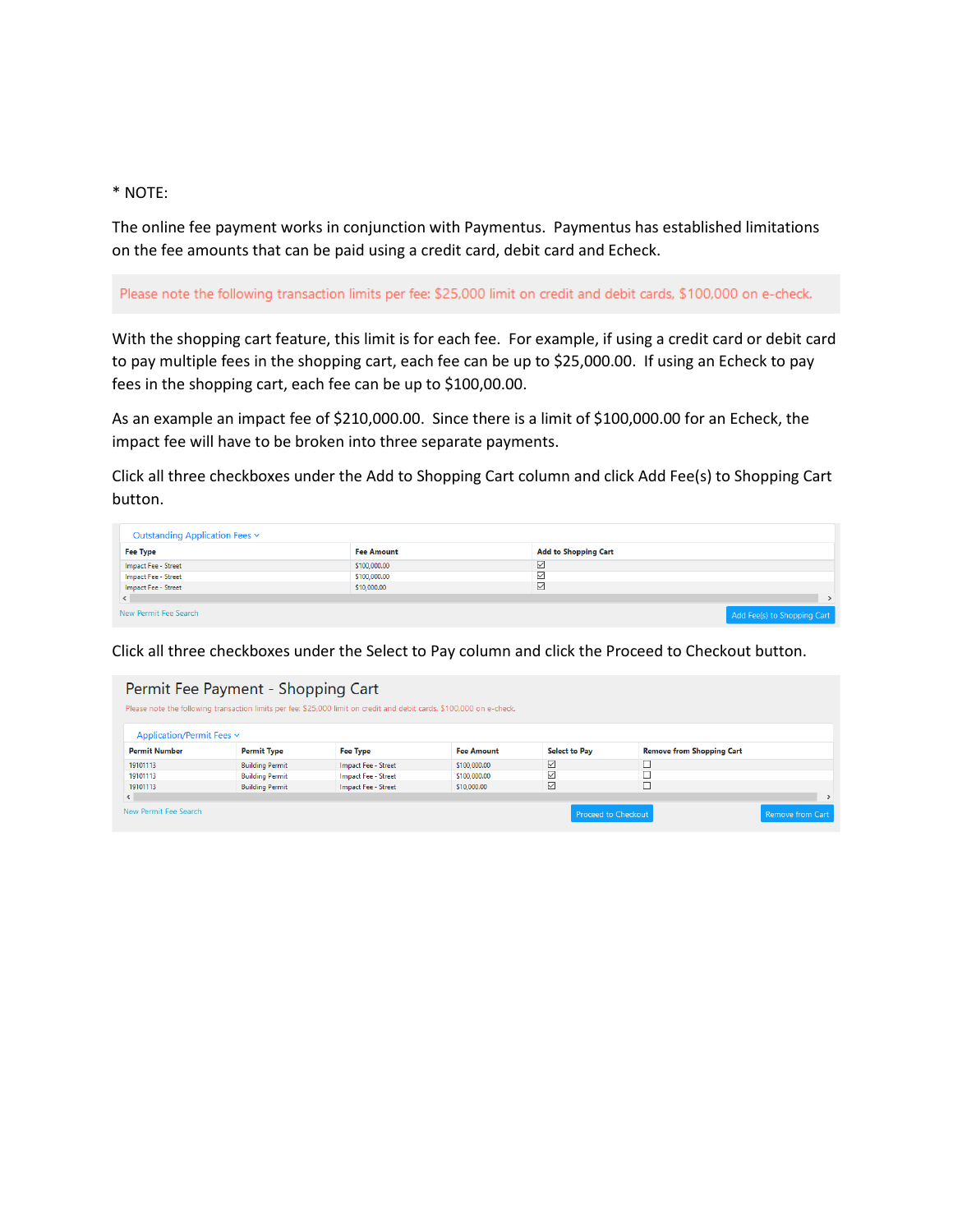# All three fees are ready to be paid.

| <b>Payment Type</b>                                                                         | <b>Account Number</b> | <b>Payment Amount</b> |
|---------------------------------------------------------------------------------------------|-----------------------|-----------------------|
| <b>Building Inspectio</b>                                                                   | 19101113              | 100000.00             |
| <b>Building Inspectio</b>                                                                   | 19101113              | 100000.00             |
| <b>Building Inspectio</b>                                                                   | 19101113              | 10000.00              |
| <b>Payment Method</b>                                                                       |                       |                       |
| AMERICAN<br>EGREES<br><b>DISCOVER</b><br><b>VISA</b><br><b>MasterCard</b><br><b>NETWORK</b> |                       | <b>Credit Card</b>    |
| Debit<br><b>VISA</b><br><b>CENTRAL</b><br><b>DEBIT</b>                                      |                       | <b>Debit Card</b>     |
| echeck                                                                                      |                       | eCheck / Bank Account |

Proceed to enter payment information and click continue.

| <b>Payment Method</b>                                      |                                                                  | Bank Account: *******1111<br>echeck<br>Routing Number: ******0247                                 |                      |
|------------------------------------------------------------|------------------------------------------------------------------|---------------------------------------------------------------------------------------------------|----------------------|
| <b>Payments</b>                                            |                                                                  |                                                                                                   |                      |
| <b>Payment Type</b>                                        | <b>Account Number</b>                                            | <b>Payment Amount</b>                                                                             | <b>Paymentus Fee</b> |
| <b>Building Inspections</b>                                | 19101113                                                         | \$100,000.00                                                                                      | \$0.50               |
| <b>Building Inspections</b>                                | 19101113                                                         | \$100,000.00                                                                                      | \$0.50               |
| <b>Building Inspections</b>                                | 19101113                                                         | \$10,000.00                                                                                       | \$0.50               |
| <b>Payment Amount</b><br>\$210,000.00                      | <b>Paymentus Fee</b><br>\$1.50                                   | <b>Total Amount</b><br>\$210,001.50                                                               |                      |
| Click to read the Payment Authorization Terms              | I authorize payment and agree to the Payment Authorization Terms |                                                                                                   |                      |
| payment.<br>Click the PAY button to complete your payment. |                                                                  | By clicking the PAY button, you agree to the service fee charged by Paymentus to be added to this |                      |

As depicted above, this allows payment of the maximum amount per line (transaction).